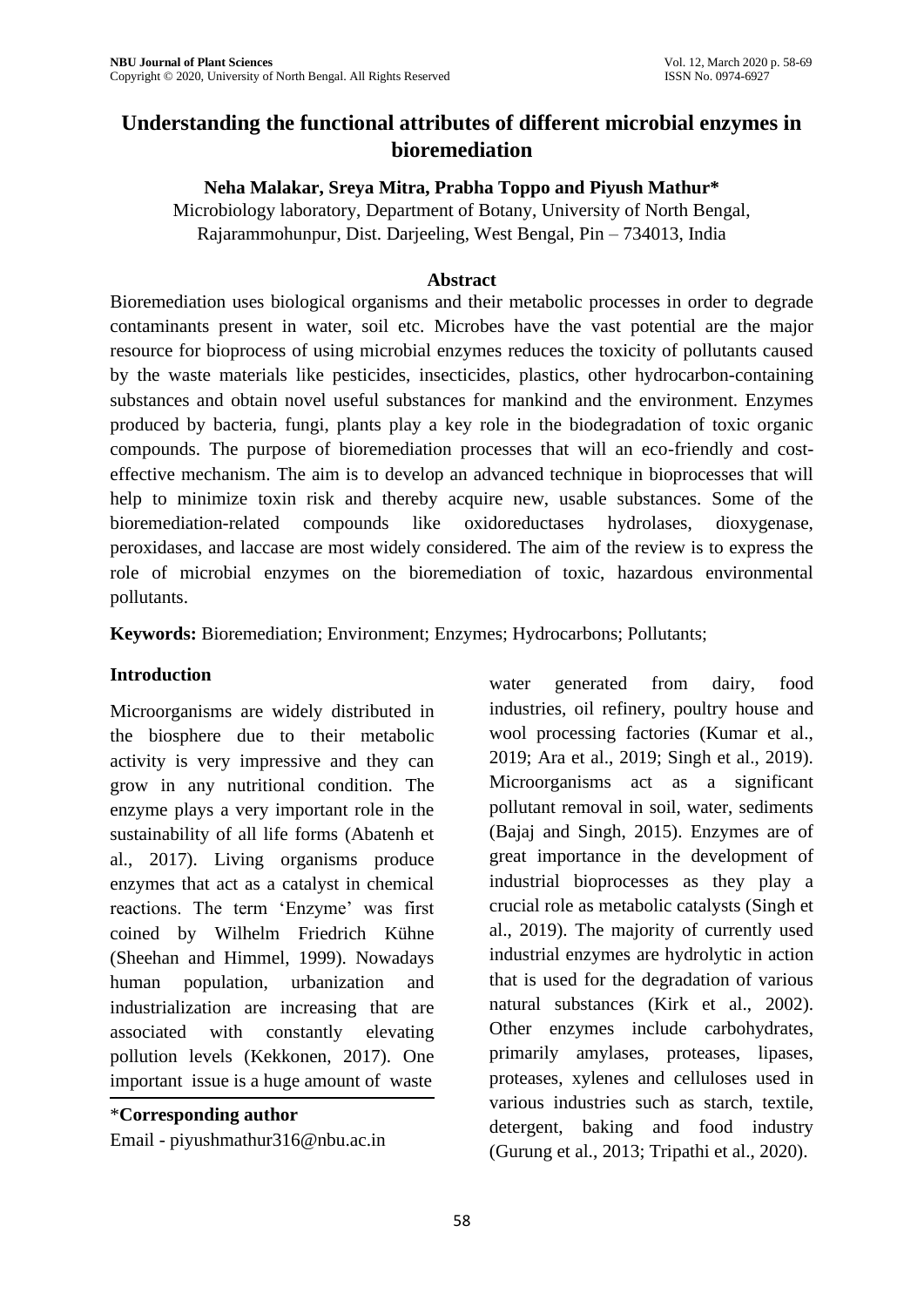Microbial enzymes have been extensively used for the biodegradation of pollutants including both organic and inorganic pollutants. This process is known as bioremediation that uses metabolic processes of biological organisms in order to degrade contaminants so that they remain no longer in harmful form (Canak et al., 2018). Instead of simply collecting the pollutant and storing it, bioremediation is a wellorganized procedural activity that is applied to break down or transform to less toxic or non-toxic elemental and compound forms (Abatenh et al., 2017). Bioremediation involves utilization of biological agents to clear the contaminated or polluted sites (Sharma, 2019). A study showed that bacteria, fungi and archaea are the prime organisms that are used as a biochemical agent in the bioremediation process (Abatenh et al., 2019). Both bacteria and fungi rely on the participation of different extracellular and intracellular enzymes respectively for the process of bioremediation (Karigar and Rao, 2011). Utilizing microbial enzymes is an ecofriendly, least harmful and cheaper method to remove toxic products from the environment (Sharma et al., 2019). An attempt has been made in this review to highlight the different categories of microbial enzymes and their role in bioremediation.

## **Types of microbial enzymes**

Enzymes are biocatalysts that carry out chemical reactions and depending upon the type of reaction these are classified into six different categories like oxidoreductase, transferase, hydrolases, lyases, ligases and isomerases. Each above of the following

enzyme has been discussed in the following section.

## *Oxidoreductases*

Oxidoreductase is a large family of enzymes that catalysed the biological oxidation-reduction processes. Various bacteria, fungi and higher plants carry out detoxification of toxic organic compounds through oxidative coupling with help of these oxidoreductases. As a result, heat or energy is generated and oxidoreductase will bring about degradation of pollutants. The heat is utilized by microorganisms for their metabolic activity (Medina et al., 2017). Microbes extract energy via energyyielding biochemical reactions mediated by oxidoreductase and break the chemical bond that assists the transfer of electrons from a donor to acceptor. During the oxidation-reduction process the contaminations are finally oxidized into harmless compound. Oxidoreductase have been utilized in the bioremediation of numerous natural and anthropogenic pollutants. Oxidoreductase detoxifies various synthetic organics such as phenolic, azo rings, and aniline substances which are the essential for xenobiotics or soil environment.

A gram-positive bacteria *Bacillus safensis* CFA-06 produces oxidoreductase to degrade the petroleum compounds (Fonseca et al., 2015). After lignin degradation various harmful phenolic compounds are released in the environments which are degraded by oxidoreductases through polymerization and co-polymerization (Husain, 2006). Colour compounds produced from textile industries are released into the environment and are degraded by various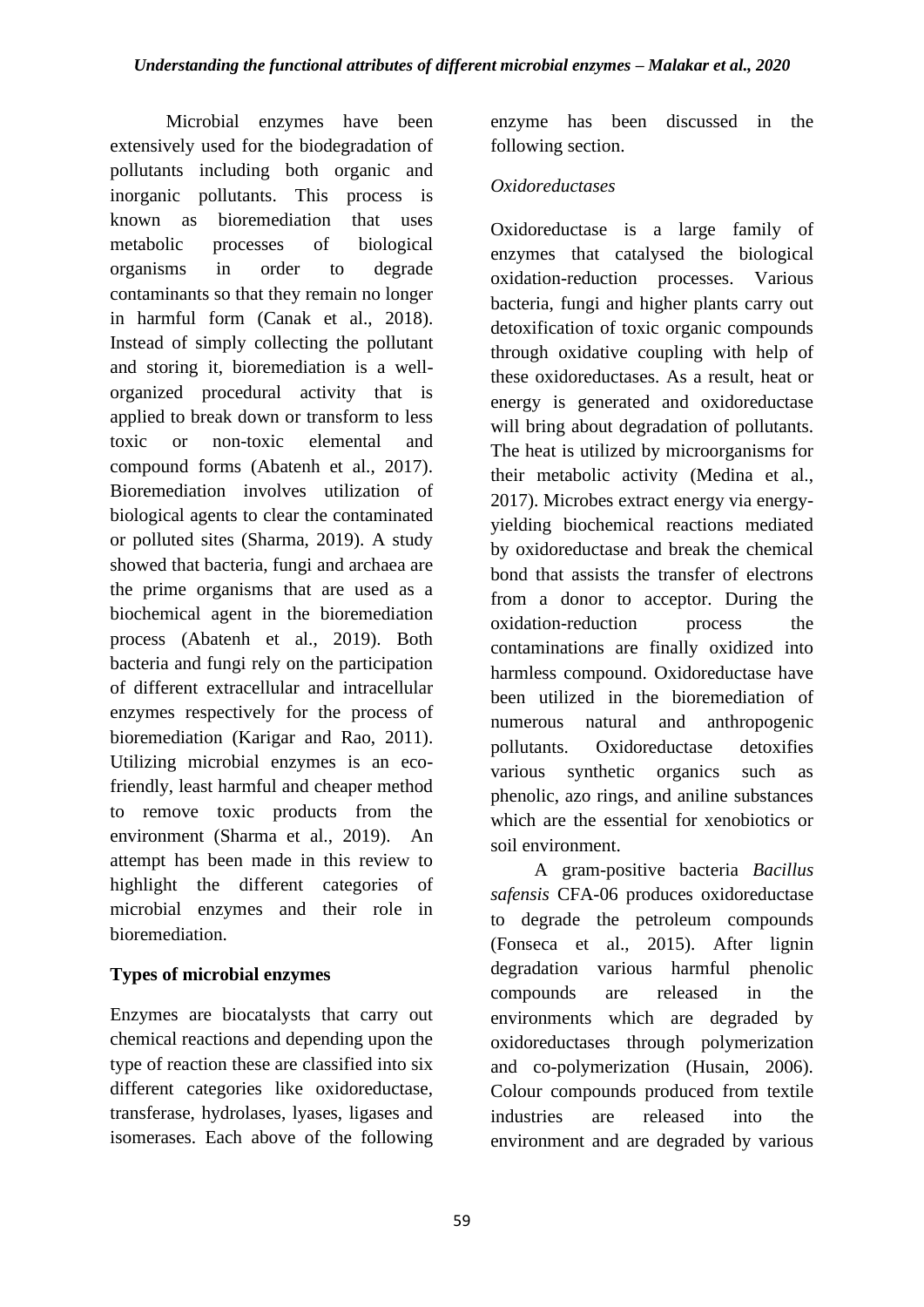| S. No.         | <b>Enzyme</b>           | <b>Source organism</b>                                                                                             | <b>Application</b>                                                                                                    | Reference                                                                                                      |
|----------------|-------------------------|--------------------------------------------------------------------------------------------------------------------|-----------------------------------------------------------------------------------------------------------------------|----------------------------------------------------------------------------------------------------------------|
| $\mathbf{1}$   | Oxidoreductase          | <b>Bacillus</b> safenis                                                                                            | Used for bioremediation of<br>contaminated soil,<br>xenobiotics, decolorization<br>and degradation                    | Husain, 2006;<br><b>Bansal And</b><br>Kanwar, 2013;                                                            |
| $\overline{2}$ | Monooxygenease          | <b>Bacillus megaterium BM3</b>                                                                                     | Degrade hydrocarbons like<br>substitute methanes,<br>alkanes, haloalkanes and<br>aromatic heterocyclic<br>hydrocarbon | Roccatano, 2015                                                                                                |
| 3              | Diooxygenease           | Pseudomonas putida F1                                                                                              | Degrade aromatic<br>compounds into aliphatic<br>products                                                              | Mukherjee and<br>Roy, 2013                                                                                     |
| 4              | Laccase                 | Rhizoctonia praticola,<br>Trametes hispida, Bacillus<br>vallismortis fmb103,<br>Pleurotus ostreatus                | Depolymerization of lignin<br>to an array of phenols and<br>degradation of bisphenol A                                | Dodar et al.,<br>2004;<br>Rodriguez et al.,<br>1999;<br>Legerska et al.,<br>2016;<br>Strong and Claus,<br>2011 |
| 5              | Peroxidase              | Escherichia coli<br>Bacillus sp,<br>Pseudomonas sp,<br>Thanatephorus sp,<br>Auricularia sp,<br>Pleurotus ostreatus | Degrade lignin and oxidises<br>manganese,<br>methoxybenzenes, and<br>phenolic aromatic substrate                      | Bansal and<br>Kanwar, 2013;<br>Abdel-Hamid et<br>al., 2013                                                     |
| 6              | Lignin peroxidase       | Phanerochaete<br>chrysosporium, Trametes<br>versicolor                                                             | Oxidise various compounds<br>and biodegrade plant cell<br>wall constitute lignin.                                     | Xuet al., 2014;<br>Abdel-Hamid et<br>al., 2013;<br>Behbahani et al.,<br>2016;<br>Piontek et al.,<br>2001       |
| $\tau$         | Manganese<br>Peroxidase | Trametes sp, Peniophora<br>incarnata                                                                               | Oxidise lignin and other<br>compounds                                                                                 | Zhanga et al.,<br>2016;<br>Lee et al., 2016                                                                    |
| 8              | Versatile<br>Peroxidase | Pleurotus eryngii                                                                                                  | Oxidized both phenolic and<br>non-phenolic lignin model<br>dimers                                                     | Koch et al., 2017                                                                                              |
| 9              | Hydrolase               | Microbacterium sp                                                                                                  | Bioremediation of<br>pesticides, insecticides                                                                         | Karigar & Rao,<br>2011;<br>Lei et al., 2017                                                                    |
| 10             | Lipase                  | Pseudomonas aeruginosa,                                                                                            | Degrade cooking waste                                                                                                 | Verma et al.,<br>2012;<br>Sharma et al.,<br>2011                                                               |

**Table 1**. List of microbial enzymes with source and their usage in different bioremediation processes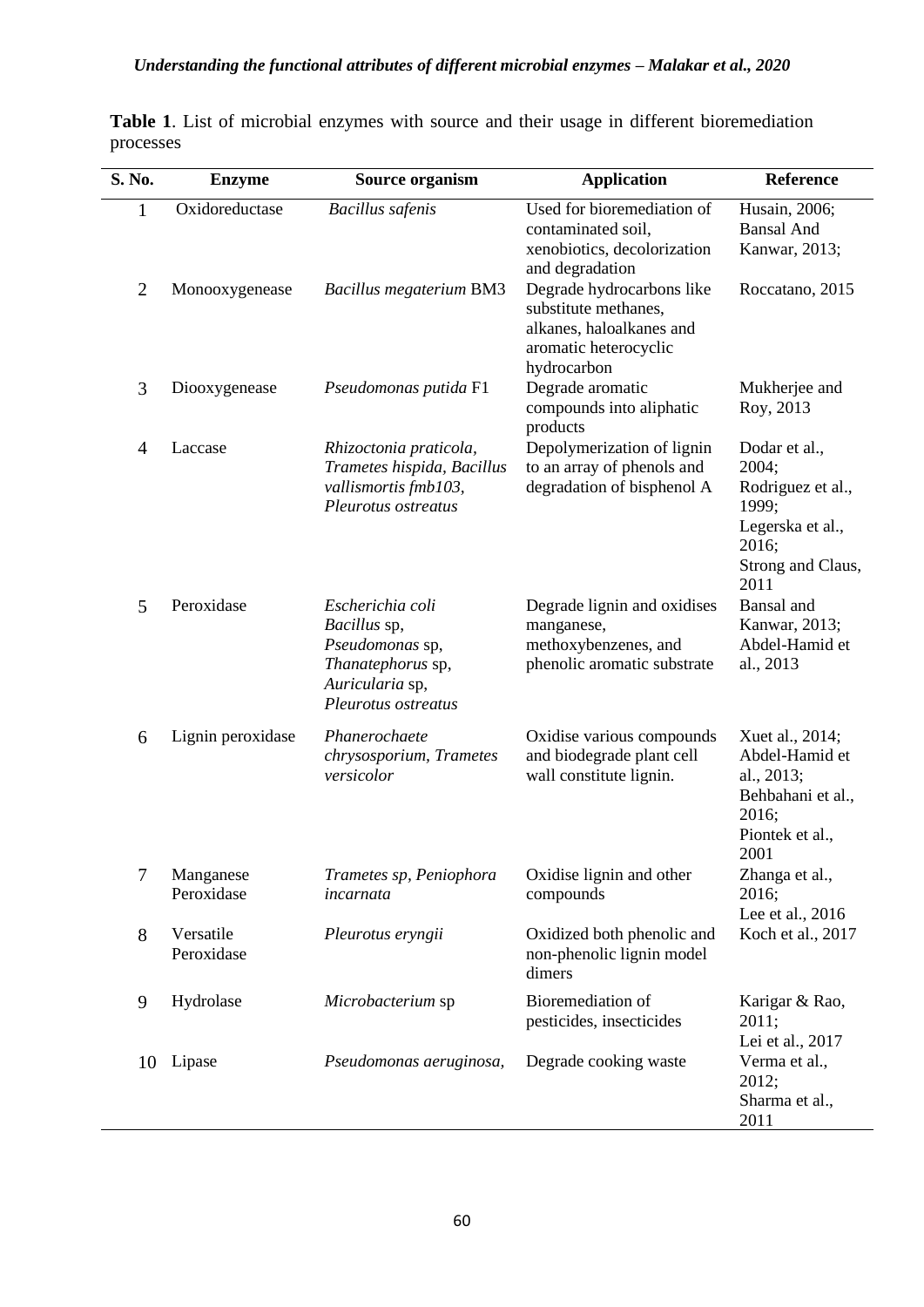#### *Understanding the functional attributes of different microbial enzymes – Malakar et al., 2020*

| Cellulase | Clostridium, Cellulomonas,<br>Thermomonospora,<br>Trichoderma,<br>Aspergillus,<br>Humicola | Convert waste cellulosic<br>material into food, paper<br>and pulp industry | Kuhad et al.,<br>2011:<br>Hmad and<br>Gargouri, 2017 |
|-----------|--------------------------------------------------------------------------------------------|----------------------------------------------------------------------------|------------------------------------------------------|
| Protease  | Aspergillus sp, Bacillus<br>licheniformis, Bacillus sp                                     | Hydrolyze peptide bonds                                                    | Pandey et al.,<br>2017:<br>Tripathi et al.,<br>2020  |

oxidoreductase enzyme (Novotny et al., 2004).

#### *Oxygenases*

Oxygenase belongs to the oxidoreductase group of enzymes. They play a key role in the aerobic degradation of aromatic compounds, catalyses the cleavage of the ring in aromatic compounds by adding one or two molecules of oxygen. On the basis of the number of oxygen atoms are used they are grouped into two categories the monooxygenase and dioxygenase. One of the bacterial microbe *Pseudomonas* sp. LBr produces glyphosate oxidase (GOX) which is involved in the bioremediation of pesticides. GOX converts glyphosate into amino methyl phosphonate (AMPA) and releases the keto acid glyoxylate (Scott et al., 2008). Some marine bacteria also produce oxygenase for the degradation of organic pollutants (Sivaperumal et al., 2017).

### *Monooxygenase*

Monooxygenases incorporate one atom of the oxygen molecule into the substrate in the metabolic pathways. Monooxygenase are classified into two types based on the presence of cofactor: flavin dependent monooxygenase and P450 monooxygenase. Flavin dependent monooxygenase used for the degradation of chlorine containing pesticides like

endosulfan (Bajaj et al., 2010). P450 monooxygenase isolated from the bacterium *Bacillus megaterium* BM3 has the capacity to degrade a variety of substrates such as fatty acid and aromatic compounds (Roccatano, 2015). Monooxygenase act as biocatalysts in bioremediation process due to their highly regioselectivity and stereoselectivity on wide range of substates. Monooxygenase carry out desulfurization, dehalogenation, denitrification, ammonification, hydroxylation, biotransformation and biodegradation of various aromatic and aliphatic compounds (Arora et al., 2010).

### *Dioxygenase*

Dioxygenases are multicomponent enzymes systems that introduce molecular oxygen into their substrate. Dioxygenases are primarily oxidizing aromatic compounds. They are the key enzymes in pathways for the bacterial degradation of aromatic hydrocarbons. On the basis of their mode of action, they are classified into (1) aromatic ring hydroxylation dioxygenases (ARHDs) (2) aromatic ring cleavage dioxygenases (ARCDs) (Parales and Ju, 2011). Toluene dioxygenase (TOD) produced by *Pseudomonas putida* F1 catalyses the degradation of toluene (Mukherjee and Roy, 2013). The catechol dioxygenases are found in the soil bacteria causes biotransformation of aromatic and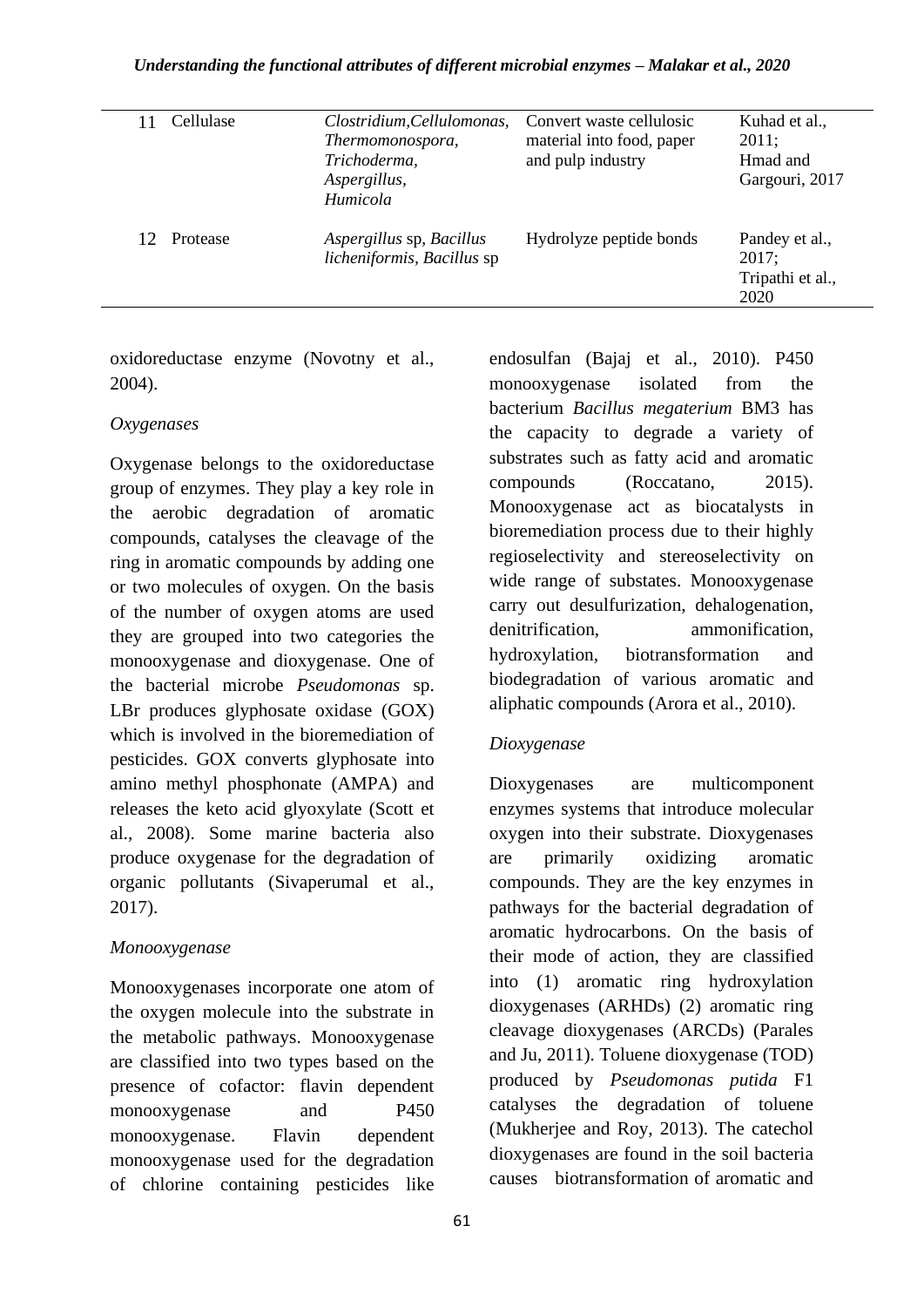aliphatic products (Muthukamalam et al., 2017). Various aromatic compounds released into the environment from different industries. Dioxygenase breaks down the aromatic ring at 1 and 2 position (Guzik et al., 2013). Naphthalene dioxygenase isolated from *Pseudomonas putida* involve the naphthalene degradation (Gennaro et al., 1997).

#### *Laccases*

Laccases are copper containing oxidases produced by certain plants, fungi, insects, and bacteria, catalyses the oxidation of a wide range of reduced phenolic and aromatic substrates followed by reduction

of molecular oxygen to water. It is found in multiple isoforms and is found both inside and outside of the cell (Mai et al., 2000). Laccase isolated from fungus *Trametes hispida*is able to be decolorize azo dyes by oxidizing their bonds and transform into less harmful substances present in the environment (Rodriguez et al., 1999; Legerska et al., 2016). Laccase produced by *R. praticola* have the ability to degrade and biotransform phenolic compounds (Strong and Claus, 2011). Laccase isolated from fungus *Trametes versicolor* is a powerful enzyme for the bioremediation of a wide range of pollutants like phenolic and aromatic compounds (Chakroun et al., 2010).



**Fig 1**Microbial enzymes and their application in different aspects of bioremediation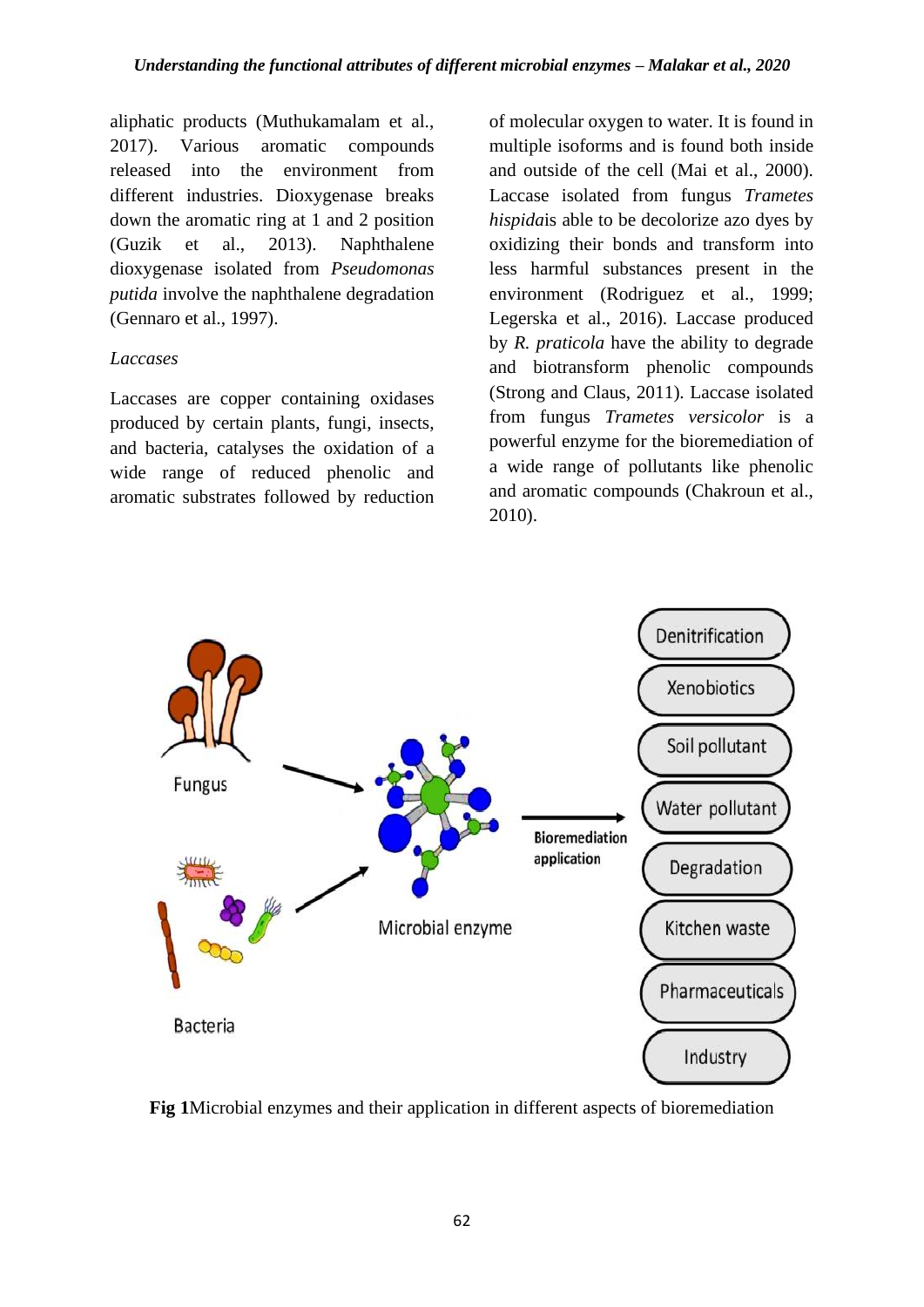## *Peroxidase*

Peroxidase plays a key role in the degradation of lignin and other aromatic compounds by using hydrogen peroxide and a mediator produced by animals, plants, fungi and bacteria. They are ubiquitous in nature and can be heme or non-heme proteins (Bansal and Kanwar, 2013). The heme–containing peroxidases can be divided into two groups: one group found in animals and other group found in fungi, bacteria and plants. Peroxidases have the potential to decrease water pollution by bioremediation of phenols, cresol and chlorinated phenolic compounds in wastewater. Soybean peroxidase and chloroperoxidase have been examined for the degradation for the thiazole compounds (Sharma et al., 2018).

Among the bacterial strains, *Escherichia coli, Bacillus sp., Pseudomonas sp.* are predominant peroxidase producers. In fungi, it is found in *Thanatephorus sp, Auricularia sp, Pleurotus ostreatus.* Among peroxidases, lignin peroxidase (LiP), manganese– dependent peroxidase (MnP) and versatile peroxidase (VP) due to their high potential to degrade toxic substances in nature (Abdel-Hamid et al., 2013).

# *Lignin peroxidase*

Lignin peroxidase (LiP) are heme proteins secreted by fungi such as *Phanerochaete chrysosporium*, *Trametes versicolor* and bacteria (Xuet al., 2014). Lignin shows a great application for the treatment of water and in the field of bioremediation (Abdel-Hamid et al., 2013). LiP degrades lignin and other phenolic compounds. It also oxidizes halogenated phenolic compounds, polycyclic aromatic compounds, and other aromatic compounds followed by a series of nonenzymatic reaction. LiP plays a central role in the biodegradation of the plant cell wall constitute lignin. Lignin degradation by bacterial peroxidase is more efficient as compared to fungal peroxidases on the basis of specificity and thermostability (Behbahani et al., 2016). It is also able to oxidize aromatic compounds with higher redox potential (Piontek et al., 2001).

## *Manganese peroxidase*

*Manganese peroxidase* (MnP) is a hydrogen peroxidase dependent enzyme, but it can only oxidize organics when in the presence of MN (II). It is generally found in basidiomycetes fungus. MnP oxidizes Mn (II) to Mn (III), which acts as an obligatory oxidation intermediate for the oxidation of various compounds. The Mn (II) ions migrate away from the enzyme and start the oxidation of the lignin and other compounds. These catalyses the degradation of several phenols, amine containing aromatic compounds, and dyes (Ten Have and Teunissen, 2001). MnPTra-48424 was identified and purified from white rot fungi *Trametes sp*. 48424. This enzyme has strong capability to decolorize different kinds of dyes such as indigo, anthraquinone, azo and triphenylmethane, while other dyes such as indigo carmine and methyl green combined with heavy metal ions and organic solvent (Zhanga et al., 2016) During the degradation of anthracene, gene (pimp1) encoding manganese-dependent peroxidase was found in *P. incarnata* KUC8836. This gene was further expressed in fungi *Saccharomyces cerevisiae* to enhance the bioremediation process (Lee et al., 2016). Immobilization of MnP was also done with chitosan beads activated by glutaraldehyde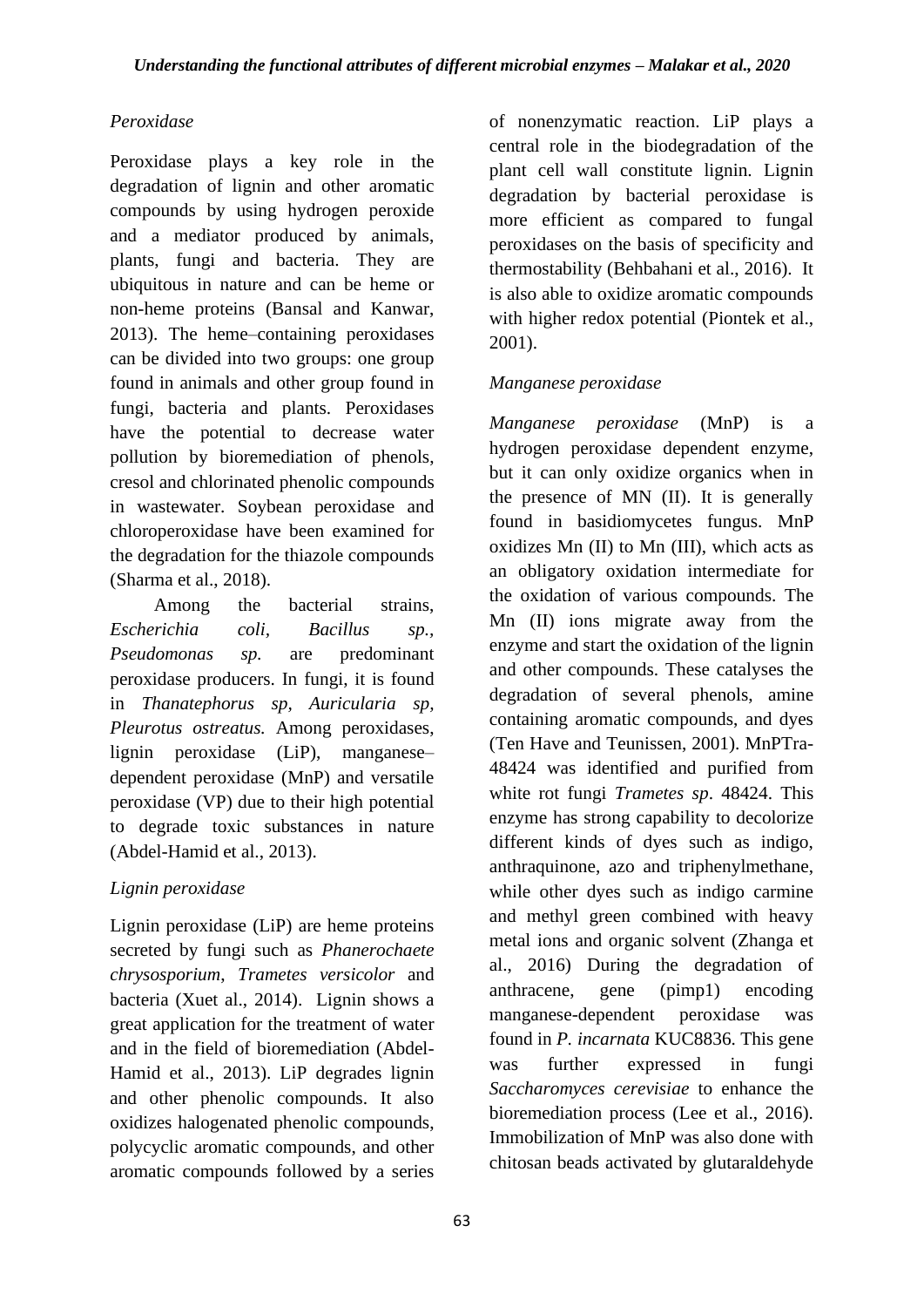show a greater potential for decolorization of dye effluent from the textile industry (Bilal and Asgher, 2016).

## *Versatile peroxidase*

Versatile peroxidase (VP) enzymes are able to directly oxidize  $MN^{2+}$ . methoxybenzenes, phenolic aromatic substances like MnP and LiP. Versatile peroxidase has a significant broad substrate specificity and the tendency to oxidize substrates in the absence of manganese as compared to the other phenolic substances. It is able to oxidize both phenolic and nonphenolic lignin model dimers. Because of its high productivity it is often used for bioremediation (Pinto et al., 2020).

# *Hydrolytic enzymes*

Hydrolytic enzymes are most commonly used for bioremediation of pesticides and insecticides to reduce their toxicity. In order to reduce toxicity, hydrolytic enzymes break chemical bonds between toxic molecules. The oil spill, organophosphate, and carbamate insecticides are easily degraded by this process. The degradation of toxic organic compound through bioremediation is safe and economical compared to physicochemical process (Karigar & Rao, 2011). It also catalyzes condensation and alcoholysis. The main advantage of this enzyme is its availability, nonselectiveness and good tolerability. Extracellular hydrolytic enzymes including lipases, DNases, amylase, protease, xylanases have many applications in food industry, chemical industries biochemical sciences and feed additive. The hemicellulose, cellulase and glycosidase are especially active in biomass degradation (Porro et al., 2003).

Hydrolyzing enzyme gene was isolated from *Microbacterium sp*. djl -6F which is then cloned into *Escherichia coli* BL21 (DE3). It was observed that these enzymes able to hydrolyze carbenazim a widely used fungicide (Lei et al., 2017).

## *Lipases*

Lipases are ubiquitous in nature and have been extracted from bacteria, plant, actinomycetes, and animal cells. Microbial lipases are more versatile because of their potent application in industries. These enzymes catalyses various reactions such as hydrolysis, inter-esterification, esterification, alcoholysis and aminolysis (Prasad & Manjunath, 2011). It helps in the drastic reduction of organic pollutants present in the contaminated soil. Lipase hydrolyses the fatty acids into triglycerol, diglycerol, nonglycerol, and glycerol. (Ghafil et al., 2016). Lipase activity is responsible for the most useful indicator parameter for testing hydrocarbon degradation in soil. An oil degrading lipase have been isolated from fungus *Pseudomonas aeruginosa* SL-72 which then further used for the bioremediation of crude oils (Verma et al., 2012). Along with its usage in bioremediation, lipase has many potential applications in food, chemicals, detergent manufacturing, cosmetics and paper industry however, its production is costly (Sharma et al., 2011).

# *Cellulase*

Cellulases are the most abundant biopolymer found on the Earth. Cellulase enzymes are capable of degrading crystalline cellulose to glucose (Sharma et al., 2017). Cellulases are inducible enzymes synthesized by a large diversity of microorganisms including both fungi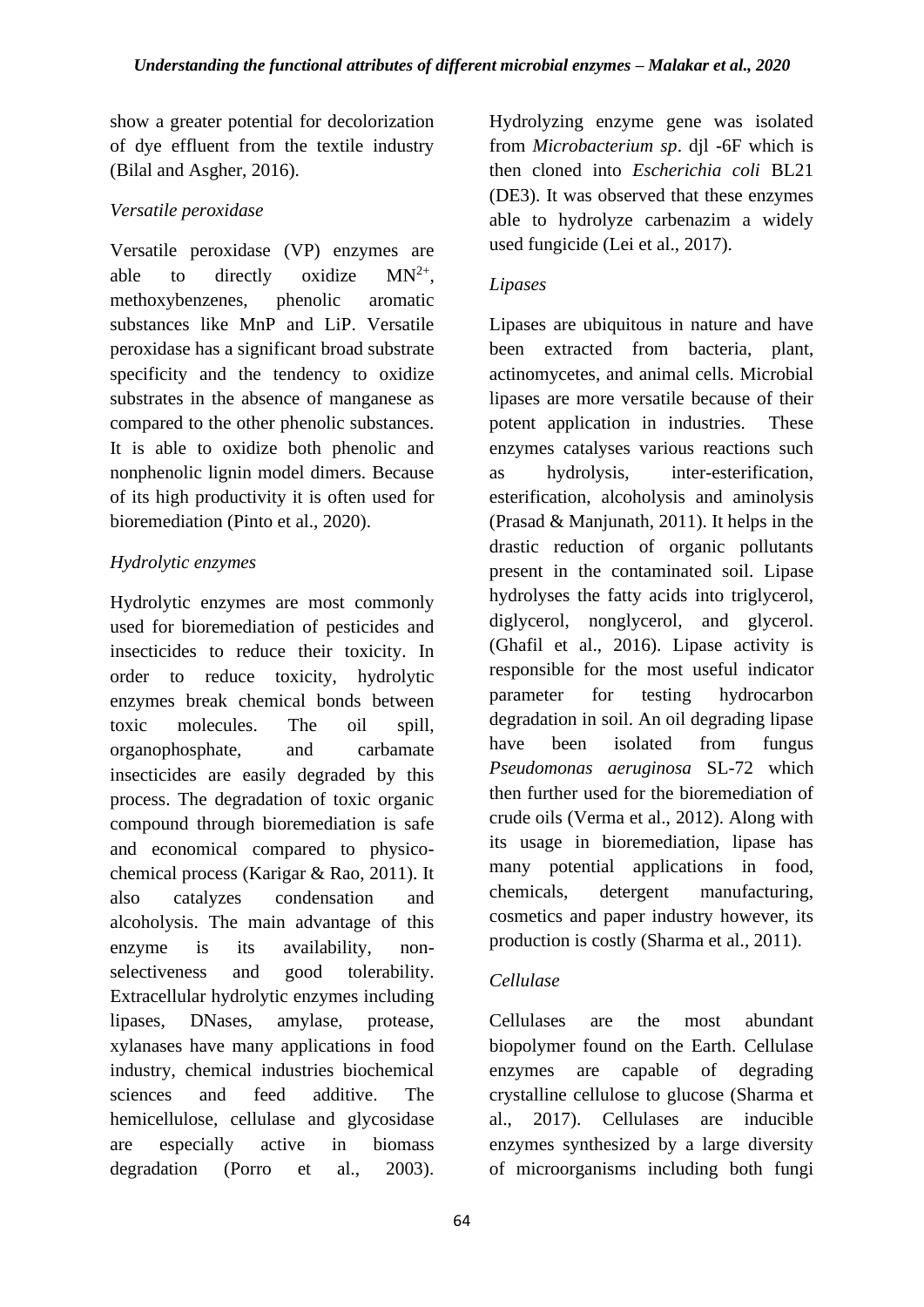and bacteria during their growth on cellulosic materials (Ma et al., 2013; Quintanilla et al., 2015). Cellulases produced by microorganisms can be cellbound, associated with cell envelope or extracellular (Yang et al., 2016). These microorganisms can be aerobic, anaerobic, mesophilic, or thermophilic. Among them, the genera of *Clostridium*, *Cellulomonas*, *Thermomonospora*, *Trichoderma*, and *Aspergillus* are the most extensively studied cellulose producers (Kuhad et al., 2011). Cellulases are usually a mixture of several enzymes and three major groups of cellulases such as endoglucanase, exoglucanase or cellobiohydrolase and βglucosidase are involved in the hydrolysis process. Some alkaline cellulases are produced by *Bacillus* strains and neutral and acidic cellulases by *Trichoderma* and *Humicola* fungi (Hmad and Gargouri, 2017). These cellulases have been employed for the bioremediation of ink in paper and pulp industry during recycling of paper (Karigar and Rao, 2011). Cellulases produced by *Humicola* species is highly adaptive for harsh environmental conditions such as high pH and temperature and can be used in detergents and washing powders industry for the breakdown of hydrogen bond (Imran et al., 2016)

# *Protease*

Proteases constitute a very large and complex group of enzymes that hydrolyzes peptide bonds in aqueous environment and synthesize them in non-aqueous environment (Pandey et al., 2017). These are commonly used in the detergent and pharmaceutical industries, followed by the food industry (Tripathi et al., 2020). The major sources of protease enzymes are alkaline proteases include protein engineered *Bacillus licheniformis*, alkalophilic *Bacillus sp, and Aspergillus sp*. (Ellaiah et al., 2002). **Conclusion**  Pollution of soil and water from

Animals, plants and microorganisms (both fungal and bacterial). Proteases are classified into two groups: endopeptidases and exopeptidases on the basis of pH, substrate specificity, similarity to well characterized enzymes, and the active site amino acid the site of action on polypeptide chains (Raveendran et al., 2018; Tavano, 2017). It has been reported that 29 *Bacillus* species and 17 fungal species produces alkaline protease (Jisha et al., 2013). Commercial producers of

agricultural chemicals and synthetic hydrocarbons is a major issue of concern in the World. Because of their widespread use, they have now been marked as serious environmental pollutants in a variety of marine and terrestrial ecosystems. To Bioremediation is eco-friendly for the clearance of all such harmful substances from the environment in a natural way. Enzymes present in microorganisms have proven to be the most efficient in this bioremediation process as they help nature to rejuvenate, utilizing the existing substances and manipulating it according to need. Another advantage of using microbial enzymes is that it does not create any hazardous by-products, which usually occurs while using non-biological systems. Therefore, isolation and identification of these microbial enzymes is great field of research for the biotechnologists all over the globe and will help in making the planet pollution free in a sustainable way**.**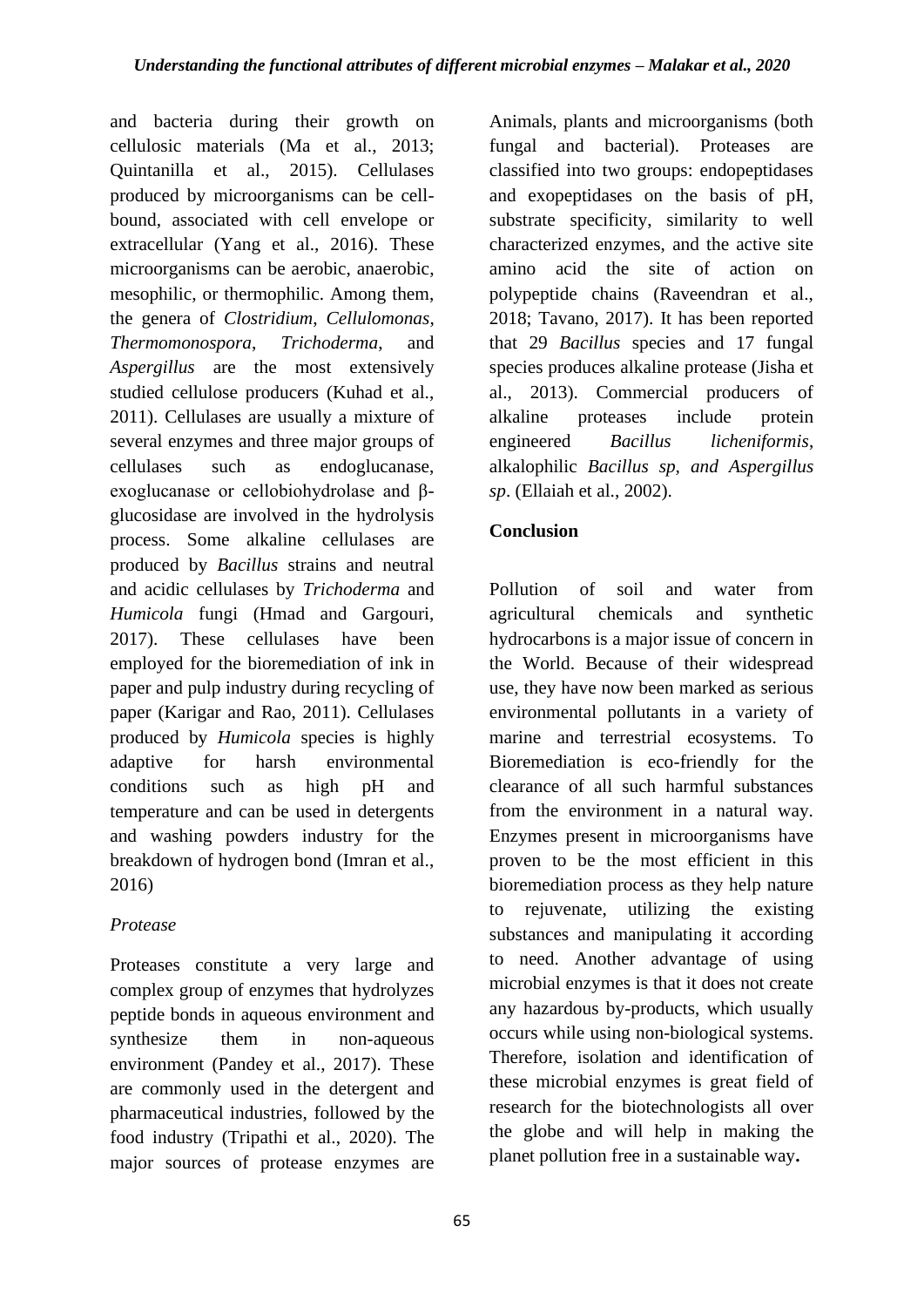### **Acknowledgements**

All the authors wish to acknowledge University of North Bengal for providing necessary facilities for writing this review article. PT also acknowledges UGC, Govt of India for providing MANF for JRF.

## **References**

- Abatenh E, Gizaw B, Tsegaye Z, Wassie M. 2017. The role of microorganisms in bioremediation-A review. *J Environ Biol* 2: 38-46
- Abdel-Hamid AM, Solbiati JO, Cann IK. 2013. Insights into lignin degradation and its potential industrial applications. *Adv Appl Microbial* 82: 1-28
- Ara T, Bashir R, Rangreez TA. 2019. Wastewater pollution from the industries. In: *Advanced Treatment Techniques for Industrial Wastewater* eds. Hussain A, Ahmed S pp. 98-113
- Arora Pk, Srivastava A, singh VP. 2010. Application of monooxygenases in dehalogenation, desulphurization, denitrification and hydroxylation of aromatic compounds. *J Environ Bioremed Biodegrad* 1: 112
- Bajaj A, Pathak A, Mudiam MR, Mayilraj S, Manickam N. 2010. Isolation and characterization of a *Pseudomonas sp.* strain IITR01 capable of degrading α‐endosulfan and endosulfan sulfate. *J Appl Microbiol* 109: 2135-2143
- Bajaj S, Singh DK. 2015. Biodegradation of persistent organic pollutants in soil, water and pristine sites by coldadapted microorganisms: Mini review. *Int Biodeterior Biodegradation* 100: 98-105
- Bansal N, Kanwar SS. 2013. Peroxidase (s) in environment protection. *Sci World J* 714639
- Behbahani M, Mohabatkar H, Nosrati M. 2016. Analysis and comparison of lignin peroxidases between fungi and bacteria using three different modes of Chou's general pseudo amino acid composition. *J Theor Biol*411: 1-5
- Ben Hmad I, Gargouri A. 2017. Neutral and alkaline cellulases: Production, engineering, and applications.*J Basic Microbiol* 57: 653-658
- Bilal M, Asgher M. 2016. Enhanced catalytic potentiality of *Ganoderma lucidum* IBL-05 manganese peroxidase immobilized on sol-gel matrix. *J Mol Catal B Enzym* 128: 82-93
- Canak S, Berezljev L, Borojevic K, Asotic J, Ketin S. 2018. Bioremediation and "green chemistry". Fresen Environ Bull 28: 3056-3064
- Chakroun H, Mechichi T, Martinez MJ, Dhouib A, Sayadi S. 2010. Purification and characterization of a novel laccase from the ascomycete *Trichoderma atroviride*: application on bioremediation of phenolic compounds. *Process Biochem* 45: 507-513
- Dodor DE, Hwang HM, Ekunwe SI. 2004. Oxidation of anthracene and benzo [a] pyrene by immobilized laccase from *Trametes versicolo*r. *Enzyme Microb Technol* 35: 210-217
- Ellaiah P, Adinarayana K, Pardhasaradhi SV, Srinivasulu B. 2002. Isolation of alkaline protease producing bacteria from Visakhapatnam soil.*Indian J Microbiol* 42: 173-176
- Ghafil JA, Hassan SS, Zgair AK. 2016. Use of immobilized lipase in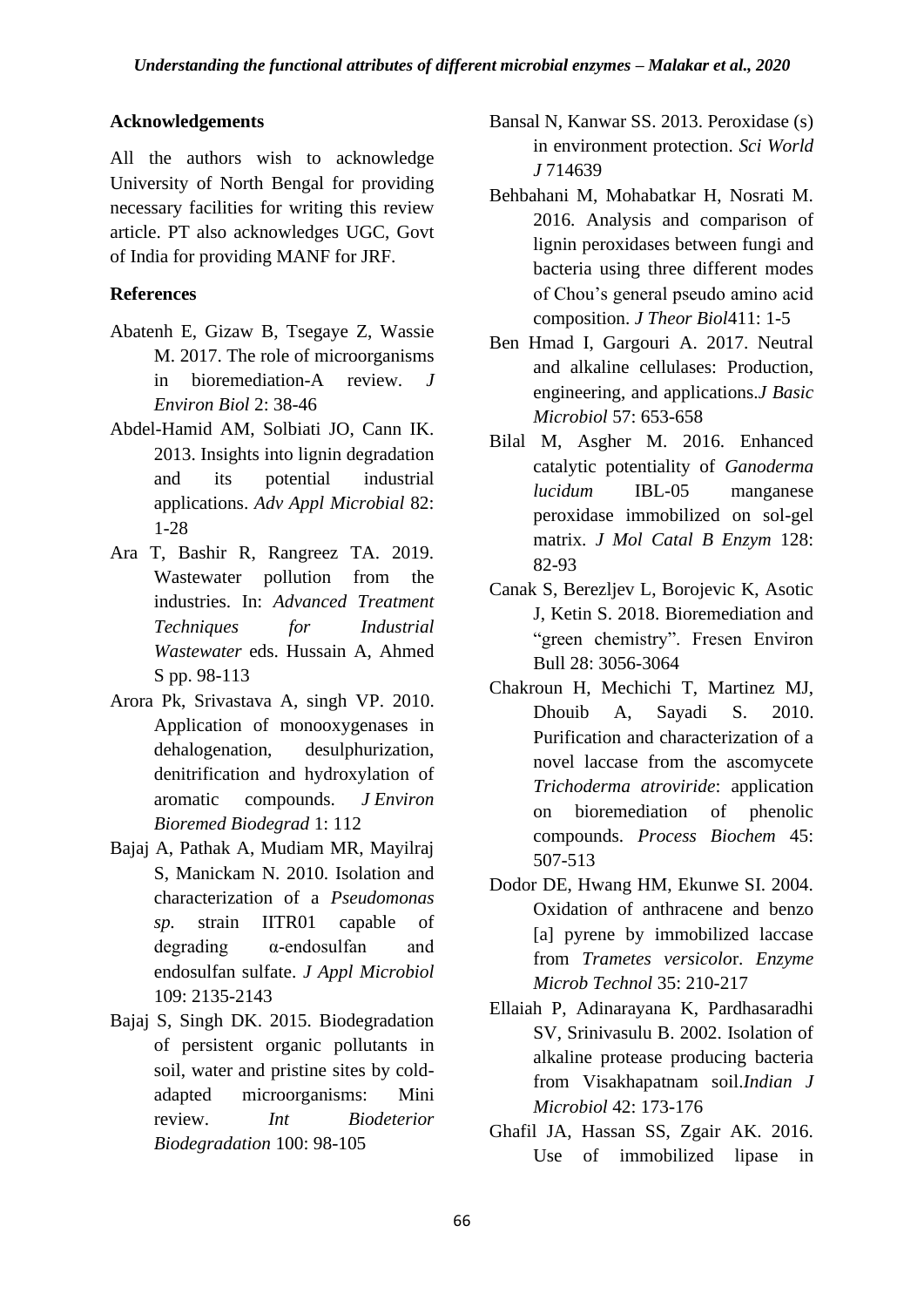cleaning up soil contaminated with oil. *World J Exp Biosci* 4: 53-57

- Guzik U, Hupert-Kocurek K, Wojcieszyńska D. 2013. Intradiol dioxygenases—the key enzymes in xenobiotics degradation. *Biodegradation of hazardous and special products* 7:129-153
- Husain Q. 2006. Potential applications of the oxidoreductive enzymes in the decolorization and detoxification of textile and other synthetic dyes from polluted water: a review. *Crit Rev Biotechnol* 26: 201-221
- Imran M, Anwar Z, Irshad M, Asad MJ, Ashfaq H. 2016. Cellulase production from species of fungi and bacteria from agricultural wastes and its utilization in industry: a review. *Adv Enzyme Res*4:44-55
- Jisha VN, Smitha RB, Pradeep S, Sreedevi S, Unni KN, Sajith S, Benjamin S. 2013. Versatility of microbial proteases. *Adv Enzyme Regul* 1: 39- 51
- Ju KS, Parales RE. 2011. Evolution of a new bacterial pathway for 4‐nitrotoluene degradation. *Mol Microbiol* 82: 355-364
- Karigar CS, Rao SS. 2011. Role of microbial enzymes in the bioremediation of pollutants: a review. *Enzyme Res*
- Kekkonen J. 2017. Pollutants in urbanized areas: direct and indirect effects on bird populations. In Ecology and Conservation of Birds in Urban Environments. p. 227-250
- Kirk O, Borchert TV, Fuglsang CC. 2002. Industrial enzyme applications. *Curr Opin Biotechnol* 13: 345-351
- Koch K, Hromic A, Sorokina M, Strandback E, Reisinger M, Gruber K, Macheroux P. 2017. Structure,

biochemical and kinetic properties of recombinant Pst2p from *Saccharomyces cerevisiae*, a FMNdependent NAD (P) H: quinone oxidoreductase. *Biochimica et Biophysica Acta (BBA)-Proteins and Proteomics* 1865: 1046-1056

- Kuhad RC, Gupta R, Singh A. 2011. Microbial cellulases and their industrial applications. *Enzyme Res* 2011
- Lee AH, Kang CM, Lee YM, Lee H, Yun CW, Kim GH, Kim JJ. 2016. Heterologous expression of a new manganese-dependent peroxidase gene from *Peniophora incarnata* KUC8836 and its ability to remove anthracene in *Saccharomyces cerevisiae*. *J Biosci Bioeng* 122: 716- 721
- Legerská B, Chmelová D, Ondrejovič M. 2016. Degradation of synthetic dyes by laccases–a mini-review. *Nova Biotechnol et Chim* 115: 90-106
- Lei J, Wei S, Ren L, Hu S, Chen P. 2017. Hydrolysis mechanism of carbendazim hydrolase from the strain *Microbacterium sp*. djl-6F. *J Environ Sci* 54: 171-177
- Ma SK, Gruber J, Davis C, Newman L, Gray D, Wang A, Grate J, Huisman GW, Sheldon RA. 2010. A greenby-design biocatalytic process for atorvastatin intermediate. *Green Chem* 12: 81-86
- Majeke BM, García-Aparicio M, Biko OD, Viljoen-Bloom M, Van Zyl WH, Görgens JF. 2010. Synergistic codon optimization and bioreactor cultivation toward enhanced secretion of fungal lignin peroxidase in *Pichia pastoris*: Enzymatic valorization of technical (industrial) lignins. *Enzyme Microb Technol* 139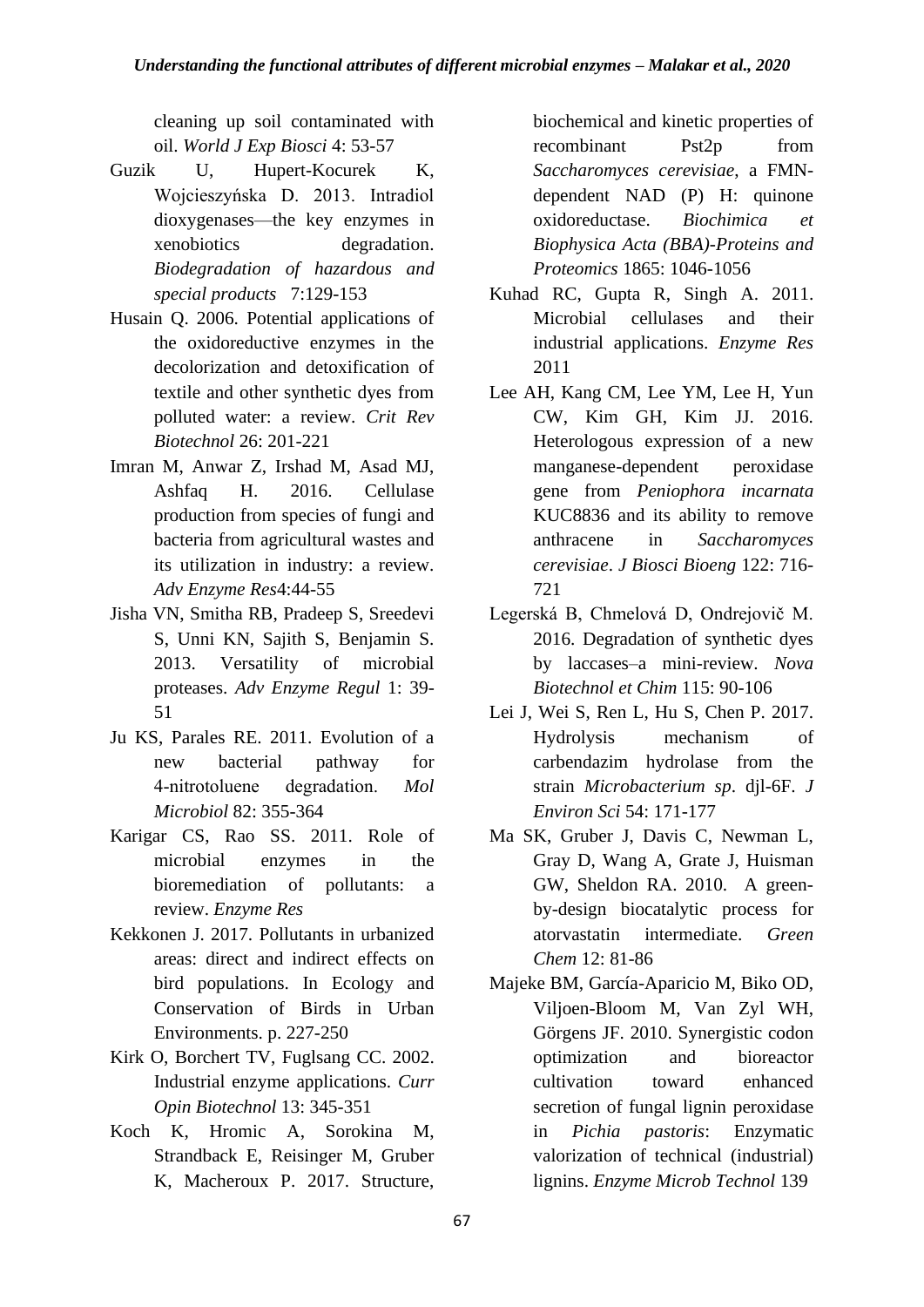- Mukherjee P, Roy P. 2013. Cloning, sequencing and expression of novel trichloroethylene degradation genes from *Stenotrophomonas maltophilia* PM102: a case of gene duplication. *J Bioremed Biodeg* 4: 177
- Muthukamalam S, Sivagangavathi S, Dhrishya D, Sudha Rani S. 2017. Characterization of dioxygenases and biosurfactants produced by crude oil degrading soil bacteria.*Braz J Microbiol* 48: 637-647
- Novotný Č, Svobodová K, Erbanová P, Cajthaml T, Kasinath A, Lang E, Šašek V. 2004. Ligninolytic fungi in bioremediation: extracellular enzyme production and degradation rate. *Soil Biol Biochem* 36: 1545-1551
- Piontek K, Smith AT, Blodig W. 2001. Lignin peroxidase structure and function. *Biochem Soc Trans* 29: 111-116
- Prasad MP, Manjunath K. 2011. Comparative study on biodegradation of lipid-rich wastewater using lipase producing bacterial species. *Indian J Biotechnol* 10: 121-124
- Quintanilla D, Hagemann T, Hansen K, Gernaey KV. 2015. Fungal Morphology in Industrial Enzyme Production--Modelling and Monitoring. *Adv Biochem Eng Biotechnol* 149: 29-54
- Rao MA, Scelza R, Scotti R, Gianfreda L. 2010. Role of enzymes in the remediation of polluted environments. *Soil Sci Plant Nutr* 10: 333-353
- Raveendran S, Parameswaran B, Beevi Ummalyma S, Abraham A, Kuruvilla Mathew A, Madhavan A, Rebello S, Pandey A. 2018. Applications of

microbial enzymes in food industry. *Food Technol Biotechnol* 56: 16-30

- Roccatano D. 2015. Structure, dynamics, and function of the monooxygenase P450 BM-3: insights from computer simulations studies. *J Condens Matter Phys* 27: 273102
- Rodriguez E, Pickard MA, Vazquez-Duhalt R. 1999. Industrial dye decolorization by laccases from ligninolytic fungi. *Curr Microbiol* 38: 27-32
- Sahay H, Yadav AN, Singh AK, Singh S, Kaushik R, Saxena AK. 2017. Hot springs of Indian Himalayas: potential sources of microbial diversity and thermostable hydrolytic enzymes. *3 Biotech* 7: 1-11
- Sánchez-Porro C, Martin S, Mellado E, Ventosa A. 2003. Diversity of moderately halophilic bacteria producing extracellular hydrolytic enzymes. *J Appl Microbiol* 94: 295- 300
- Scott C, Pandey G, Hartley CJ, Jackson CJ, Cheesman MJ, Taylor MC, Pandey R, Khurana JL, Teese M, Coppin CW, Weir KM. 2008. The enzymatic basis for pesticide bioremediation. *Indian J Microbiol* 48: 65-79
- Sharma A, Sharma T, Sharma T, Sharma S, Kanwar SS. 2019. Role of microbial hydrolases in bioremediation. *Microbes and Enzymes in Soil Health and Bioremediation* 149-164
- Sharma B, Dangi AK, Shukla P. 2018. Contemporary enzyme based technologies for bioremediation: a review.*J Environ Manag* 210: 10-22
- Sheehan J, Himmel M. 1999. Enzymes, energy, and the environment: a strategic perspective on the US Department of Energy's research and